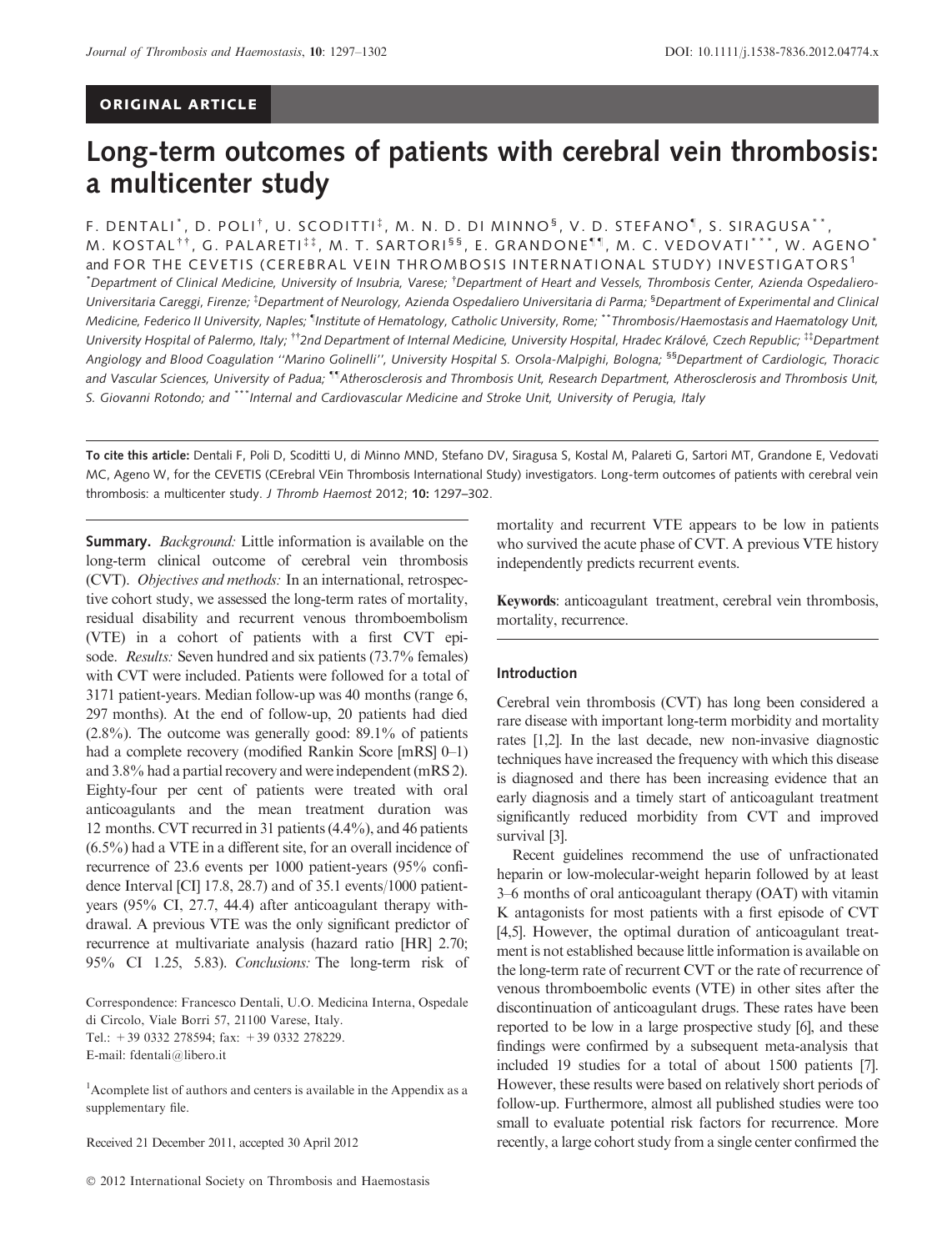substantially low rate of recurrences after a longer-term followup [8].

Thus, to better estimate the long-term recurrence rates of CVT and to accurately identify risk factors for recurrence, we conducted a large, international, multicenter, retrospective cohort study in a population of patients with a first episode of CVT.

# **Methods**

The study involved 27 centers from Italy, Czech Republic and the USA. The complete list of participating centers is available in Appendix 1.

All centers were Thrombosis Units, Anticoagulation Clinics or Neurology Clinics. These centers are routinely involved in the management of CVT patients from the time of diagnosis and the start of anticoagulant treatment or are subsequently involved in the monitoring of OAT and the evaluation of specific risk factors, such as thrombophilia, after the first days of acute treatment. All involved centers regularly perform longterm follow-up of these patients.

At each participating center, data on consecutive cases of patients with a first episode of objectively diagnosed CVT were collected. All eligible patients have been regularly followed by the local anticoagulation clinics and/or by neurology clinics/ stroke units. As the main aim of the study was to evaluate the clinical history of CVT, only patients with an available followup of at least 6 months or with an outcome event occurring within the first 6 months (death, recurrence of CVT and occurrence of VTE) were included in the study. However, to explore the presence of potential differences in the population with and without follow-up, their baseline characteristics were compared.

Case report forms were prepared by the coordinating center (Varese, Italy) and were sent to all participating centers. Local investigators were asked to fill out the form and to send it back to the coordinating center. All data were cross-checked and validated centrally at the end of the follow-up period.

Demographic data, site of thrombosis, medical history focusing on potential risk factors for thrombosis, treatment and clinical outcome were gathered. Furthermore, information on family and a personal history of VTE was also collected. A positive personal history of VTE was adjudicated if the patient had a previous objectively assessed episode of a deep vein thrombosis, pulmonary embolism, splanchnic vein thrombosis or CVT. A positive family history of VTE was adjudicated when one or more first-degree relatives had an objectively assessed episode of VTE.

Cerebral vein thrombosis was defined as secondary in the presence of one of the following risk factors: cancer, infections, trauma, oral contraceptive (OC) use, pregnancy, puerperium, hormone replacement therapy (HRT), neurosurgery and myeloproliferative neoplasms. In the absence of the aforementioned predisposing factors, the CVT episode was defined as unprovoked. Information on thrombophilic abnormalities, including antithrombin, proteins C and S, factor V Leiden, and G20210A mutations, homocysteine, lupus anticoagulant, anticardiolipin antibodies, antibeta2glycoprotein I antibodies were collected when available.

Information on clinical events during follow-up was first collected using the computerized database of each anticoagulation clinic or neurology department, where data on patients outcomes are regularly collected. Furthermore, for the purpose of this study and in order to guarantee the most accurate and updated information, investigators were requested to contact all included patients by means of a visit at the center, a telephone contact, or a mailed questionnaire if this was not scheduled during their regular clinical activity. At the time of contact, information on CVT recurrence, on the occurrence of VTE in other sites, and on the death of the patient was collected and was added to the information stored at each center database. For all reported events, accurate evaluation of source documentation was requested. Only objectively diagnosed events were considered. Accepted tests were the following: magnetic resonance (MR) imaging with MR venography, computed tomography (CT) venography, or conventional angiography for the diagnosis of recurrent CVT; compressive B-mode ultrasound or echo-color Doppler for the diagnosis of lower or upper extremity deep vein thrombosis; perfusion or ventilation/perfusion lung scan or helical-computed tomography for the diagnosis of pulmonary embolism. Adjudication of CVT recurrence after objective testing was performed locally at each participating center.

Finally, information on the cause of death was requested. The following data were also recorded for this study: the presence of residual disability at the time of the last patient contact (defined according to the modified Rankin Scale [mRS]) [9] and current and previous antithrombotic treatments. Residual disability was classified according to the mRS as complete recovery (mRS 0–1); partial recovery, independent (mRS 2); dependent (mRS 3–5); and death (mRS 6).

The Institutional Review Board approved the study, which was carried out and is reported according to the Strengthening the Reporting of observational Studies in Epidemiology (STROBE) guidelines for observational studies [10].

Continuous variables were expressed as mean plus or minus the standard deviation (SD) or as median with minimum and maximum values when data did not have a normal distribution; categorical data are given as counts and percentages. The annual incidence of recurrent thrombosis was calculated for the whole group of venous thromboses and then separately for CVT and VTE in other sites by dividing the number of events by the total number of patient-years followed until the VTE or death. To explore the potential role of anticoagulant therapy on the risk of recurrent thrombosis, separate data of the risk of recurrence during anticoagulation and after anticoagulation discontinuation were provided. The 95% confidence intervals (CIs) were based on the exact approximation of the Poisson distribution. Because of the low recurrence rates of VTE, when the analysis was limited to specific subgroups, only crude estimates of the incidence were given. Recurrence-free survival was calculated using the Kaplan–Meier method [11]. The role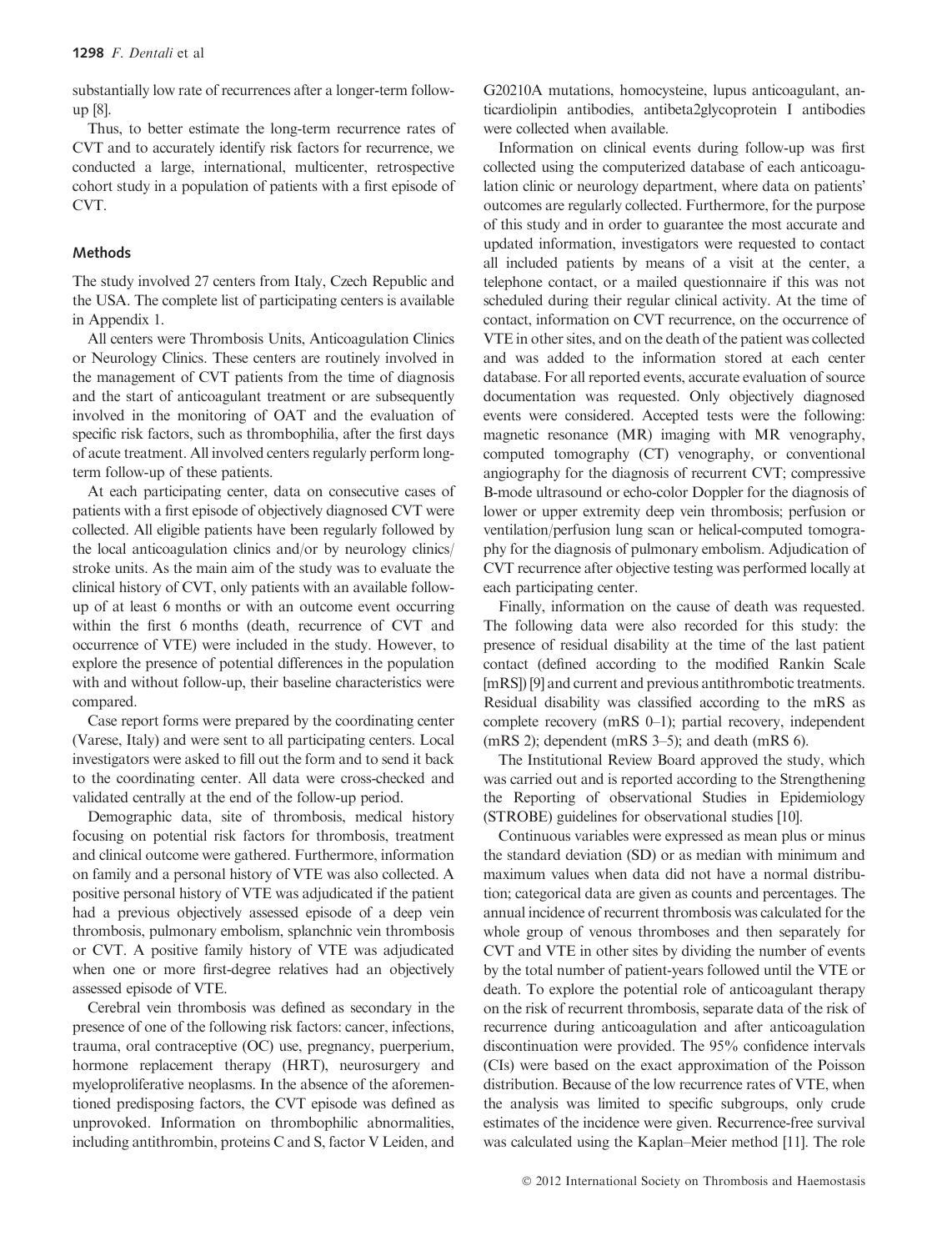of potential risk factors for thrombosis recurrence was evaluated using the Cox proportional-hazard model [12]. All the potential risk factors for VTE were introduced in the Cox model. The impact of different severities of thrombophilia was analyzed.

Severe thrombophilia was defined as the presence of antithrombin, protein C or protein S deficiency, antiphospholipid antibodies and by the concomitant presence of more than one abnormality [13]. As a first step, the risk of thrombosis recurrence in patients with thrombophilia was compared with that of patients without thrombophilia. Subsequently, the risk of thrombosis recurrence in patients with severe thrombophilia was compared with that of patients without severe thrombophilia. We first gave unadjusted hazard ratios (HRs) estimates and then we adjusted the estimates for other possible confounders. A  $P$ -valued of  $\leq$  0.05 was chosen as the cut off for statistical significance. All statistical analyzes were performed with SPSS 11.0 for Windows.

## Results

Seven hundred and 41 patients with a first episode of CVT were considered for inclusion during the study period. For 35 patients (4.9%) the duration of follow-up was insufficient (< 6 months) and these patients were excluded from the analysis. Baseline characteristics of patients with and without a sufficient follow-up were not different (data not shown). Hence, 706 patients (mean age 40.0  $\pm$  16.3 years) were included in the study. Baseline demographic and clinical characteristics, and potential risk factors for CVT are listed in Table 1.

Four hundred and two patients (55.8%) had at least one risk factor, whereas in 304 patients (44.2%) CVT was idiopathic. Significantly more women had at least one risk factor compared with men (61.0% vs. 45.7%;  $P < 0.05$ ). As not all thrombophilic abnormalities were tested in all of the patients, we provided separate results for each thrombophilic abnormality (see the Appendix Table A1).

The median duration of anticoagulant treatment was 12 months and 134 patients (19.0%) were still on OAT at the time of the last contact. The median duration of follow-up was 40 months (range 1–297 months) for a total follow-up of 3171 patient-years. Total follow-up during anticoagulation was 1143 patient-years and after anticoagulation discontinuation was 2028 patient-years.

The outcome of these patients was generally good: 89.1% of patients had a complete recovery (mRS 0–1) and 3.8% had a partial recovery and were independent (mRS 2). Over the time period of this study, there were 20 deaths in patients with CVT for a mortality rate of 2.8%. The cause of death was most commonly malignancy related ( $n = 12$ ). Other causes included consequences of CVT ( $n = 2$ ), arterial stroke ( $n = 2$ ), fatal arrhythmia  $(n = 1)$ , hepatic failure  $(n = 1)$  and sepsis  $(n = 1)$ . In one patient the cause of death was unknown. Three deaths occurred within 1 month. Patients with a concomitant intracranial hemorrhage at presentation had a slightly, but not significant worse prognosis (mRS  $\geq$  3) at the

Table 1 Baseline demographic and clinical characteristics, and potential risk factors for recurrence of included patients

| naetoro ror recurrence or menudeu puthento |  |  |  |
|--------------------------------------------|--|--|--|
| 706                                        |  |  |  |
| 186(26.3)                                  |  |  |  |
| 40.0(16.3)                                 |  |  |  |
| Superior sagittal sinus 267 (37.8)         |  |  |  |
| Left lateral sinus 281 (39.8)              |  |  |  |
| Right lateral sinus 225 (31.9)             |  |  |  |
| 197 (27.9)                                 |  |  |  |
|                                            |  |  |  |
|                                            |  |  |  |
| Infections $59(8.3)$                       |  |  |  |
| Trauma 18 (2.5)                            |  |  |  |
| OC or HRT 278 (39.4)                       |  |  |  |
| Pregnancy/puerperium 55 (7.8)              |  |  |  |
| Cancer or MPD 52 (7.4)                     |  |  |  |
| Thrombophilic abnormalities                |  |  |  |
| (one at least) $290 (41.1)$                |  |  |  |
| Severe thrombophilic                       |  |  |  |
| abnormalities 83 (11.7)                    |  |  |  |
| Unprovoked 312 (44.2)                      |  |  |  |
| 54 (7.6)                                   |  |  |  |
| 109(15.4)                                  |  |  |  |
| LMWH 443 (62.7)                            |  |  |  |
| UFH 155 (21.9)                             |  |  |  |
| Thrombolysis $11(1.5)$                     |  |  |  |
| None 97 (13.7)                             |  |  |  |
| Oral anticoagulants 590 (83.6)             |  |  |  |
| LMWH 37 (5.2)                              |  |  |  |
| Acetyl salicylic acid 14 (2.0)             |  |  |  |
| None 62 (6.9)                              |  |  |  |
|                                            |  |  |  |

CVT, cerebral vein thrombosis; HRT, hormone replacement therapy; LMWH, low-molecular-weight heparin; MPD, myeloproliferative disease; OC, oral contraceptives; UFH, unfractionated heparin; VTE, venous thromboembolic events.

end of follow-up in comparison with patients without concomitant intracranial hemorrhage at presentation (9.1% vs. 7.1%; P 0.42). The estimated survival was 98% at 1 year and 95% at 5 years.

Seventy-five patients (10.6%) were diagnosed with recurrent, non-fatal VTE. Clinical characteristics of patients with VTE recurrence are listed in Table 2. Recurrent events included recurrent CVT in 31 patients (4.4%) and VTE in other sites in the remaining 46 patients (6.5%). Two patients had a VTE and a concomitant recurrence of CVT. VTE in other sites occurred in the lower limbs in 30 patients, in the pulmonary arteries in six patients and in the lower limbs and pulmonary arteries at the same time in seven patients. Finally, three patients had a splanchnic vein thrombosis and 1 had a thrombosis of the upper limbs. Recurrence-free survival using the Kaplan–Meier method is represented in Fig. 1. The overall incidence of recurrent VTE was 23.6 per 1000 patient-years (95% CI 17.8– 28.7). Most events occurred after anticoagulation discontinuation for an incidence of recurrence in this group of 35.1 events/ 1000 patient-years (95% CI, 27.7, 44.4). The recurrence rate was similar in patients with unprovoked CVT and in patients with CVT secondary to a known risk factors (22.8 events/1000 patient-years, 95% CI 15.9, 32.6 vs. 27.0 events/1000 patientyears, 95% CI 20.4, 36.0).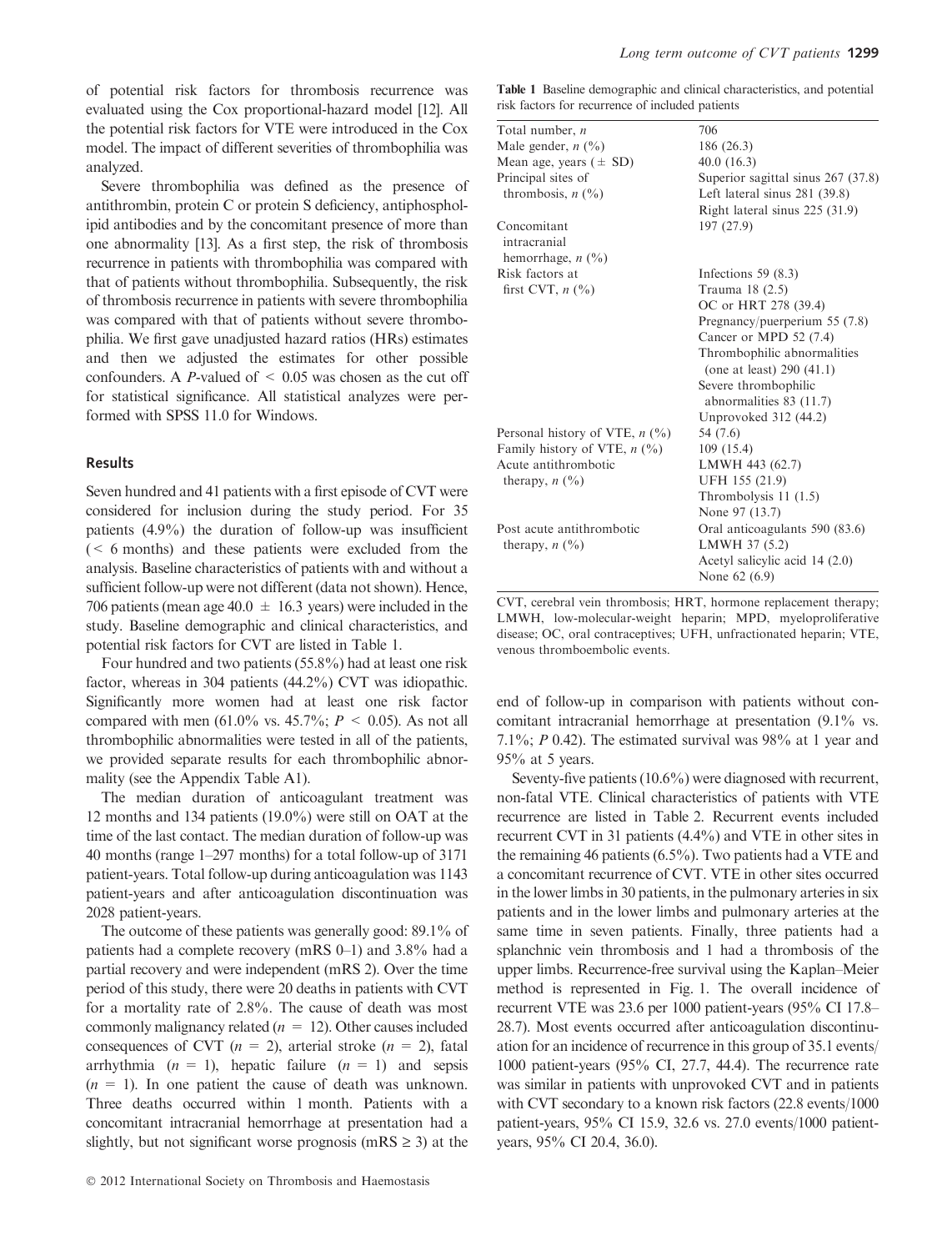1300 F. Dentali et al

Table 2 Characteristics of patients with VTE recurrence

| Total VTE recurrence, n                                                       | 75                                |
|-------------------------------------------------------------------------------|-----------------------------------|
| Mean Age, year $(\pm SD)$                                                     | 36.9 (13.8)                       |
| Male gender, $n \ (\%)$                                                       | 22(29.3)                          |
| CVT recurrence, $n$ (%)                                                       | 31(4.4)                           |
| VTE (splanchnic thrombosis,<br>deep venous thrombosis,<br>pulmonary embolism) | 46(6.5)                           |
| recurrence, $n$ (%)                                                           |                                   |
| Principal sites of                                                            | Superior sagittal sinus 40 (53.3) |
| thrombosis, $n \left(\frac{0}{0}\right)^*$                                    | Left lateral sinus $29$ (38.7)    |
|                                                                               | Right lateral sinus 26 (34.7)     |
| Concomitant intracranial<br>haemorrhage, $n$ (%)                              | 19(25.3)                          |
| Risk factors at first CVT, $n$ (%)                                            | Infections $4(5.3)$               |
|                                                                               | Trauma 7 (9.3)                    |
|                                                                               | OC or HRT 26 (34.7)               |
|                                                                               | Pregnancy/puerperium $8(10.7)$    |
|                                                                               | Cancer or MPD 8 (10.7)            |
|                                                                               | Thrombophilic abnormalities       |
|                                                                               | (one at least) 35 (46.7)          |
|                                                                               | Severe thrombophilic              |
|                                                                               | abnormalities (14.7)              |
|                                                                               | Idiopathic $30(37.3)$             |
| Personal history of VTE, $n$ (%)                                              | 14 (18.7)                         |
| Family history of VTE, $n$ (%)                                                | 14 (18.7)                         |
|                                                                               |                                   |

Two patients had both the recurrences. CVT, cerebral vein thrombosis; HRT, hormone replacement therapy; LMWH, low-molecular-weight heparin; MPD, myeloproliferative disease; OC, oral contraceptives; UFH, unfractionated heparin; VTE, venous thromboembolic events. \*More than one site was involved in some patients.



Fig. 1. Recurrence-free survival using the Kaplan–Meier method.

Cox proportional hazards models were fitted to identify covariates associated with time to VTE in patients with CVT. In the univariate model, a personal history of VTE (HR 2.73, 95% CI 1.53–4.89; P < 0.001), recent head trauma (HR 4.20, 95%CI 1.93–9.15;  $P \le 0.001$ ) and cancer (HR 2.57, 95% CI 0.91, 3.95;  $P \le 0.012$ ) were associated with recurrent VTE. Thrombophilia and severe thrombophilia were not associated with an increased risk of VTE recurrence. As a result of the controversial role of hyperhomocysteinaemia, we repeated the analysis excluding this thrombophilic abnormality; however, the results did not change (data not shown). Indefinite OAT

Table 3 Association of baseline characteristics and potential risk factor for recurrent VTE at univariate analysis

|                                    | <b>HR</b> | 95% CI         | $\boldsymbol{P}$ |
|------------------------------------|-----------|----------------|------------------|
| Age at diagnosis                   | 1.00      | $0.98 - 1.01$  | 0.578            |
| Gender                             | 1.37      | $0.83 - 2.25$  | 0.221            |
| Personal history of VTE            | 2.73      | $1.53 - 4.89$  | 0.001            |
| Family history of VTE              | 1.14      | $0.63 - 2.00$  | 0.669            |
| Unprovoked presentation            | 1.02      | $0.61 - 1.69$  | 0.926            |
| Thrombophilic abnormalities        | 1.11      | $0.71 - 1.75$  | 0.648            |
| Severe thrombophilic abnormalities | 1.16      | $0.61 - 2.20$  | 0.654            |
| OC/HRT                             | 0.72      | $0.45 - 1.14$  | 0.161            |
| Cancer                             | 2.57      | $0.91 - 3.95$  | 0.012            |
| Recent neurosurgery                | 1.71      | $0.24 - 12.4$  | 0.594            |
| Recent head trauma                 | 4.20      | $1.93 - 9.15$  | ${}< 0.001$      |
| Local or systemic infection        | 0.67      | $0.21 - 1.60$  | 0.436            |
| Myeloproliferative disease         | 2.03      | $0.28 - 14.60$ | 0.483            |
| Pregnancy/puerperium               | 1.05      | $0.48 - 2.28$  | 0.911            |
| Long-term anticoagulant therapy    | 1.13      | $0.65 - 1.95$  | 0.664            |

HR, hazard ratio; CI, confidence interval.

was not associated with improved event free survival (Table 3). When all potential risk variables were included in a multivariate model, only a personal history of VTE remained significantly associated with recurrent CVT or VTE in other sites (HR 2.70; 95% CI 1.25–5.83;  $P \le 0.011$ ).

#### Discussion

To our knowledge, this is the largest multicenter cohort study with an adequately long follow-up to evaluate the clinical history of patients with a first episode of CVT.

The principal finding of this study is in the estimate of anticipated rates of recurrent venous thromboembolic events, either CVT or VTE in other sites. During more than 3000 patient-years of follow-up, there were 31 episodes of CVT recurrence and 46 episodes of VTE in other sites, with an overall rate of 23.6 per 1000 patient-years and this rate was similar in patients with unprovoked CVT and in patients with CVT secondary to known risk factors. When recurrences were assessed only after OAT was stopped, the incidence rate was only slightly higher (35.1 events/1000 patient-years). These results provide a robust confirmation of previous observations [6,8]. In the International Study on Cerebral Vein and Dural Sinus Thrombosis (ISCVT), the investigators observed 14 recurrent CVT events (2.2%) and 19 lower limb deep vein thrombosis or pulmonary embolism (3.0%) over a median follow-up period of 16 months [6]. More recently, Martinelli et al. [8] found an event rate of 2.03 per 100 patient-years in a population of 145 patients with a first episode of CVT. Although only a minority of patients were treated life long, substantially low rates of recurrent events were observed in this study. After multivariate analysis, a previous VTE, but not the duration of OAT, was associated with the risk of recurrence suggesting that long-term OAT may be not necessary in most CVT patients. Furthermore, in this study the presence of thrombophilia did not appear to be associated with an increased risk of VTE recurrence. This may be as a result of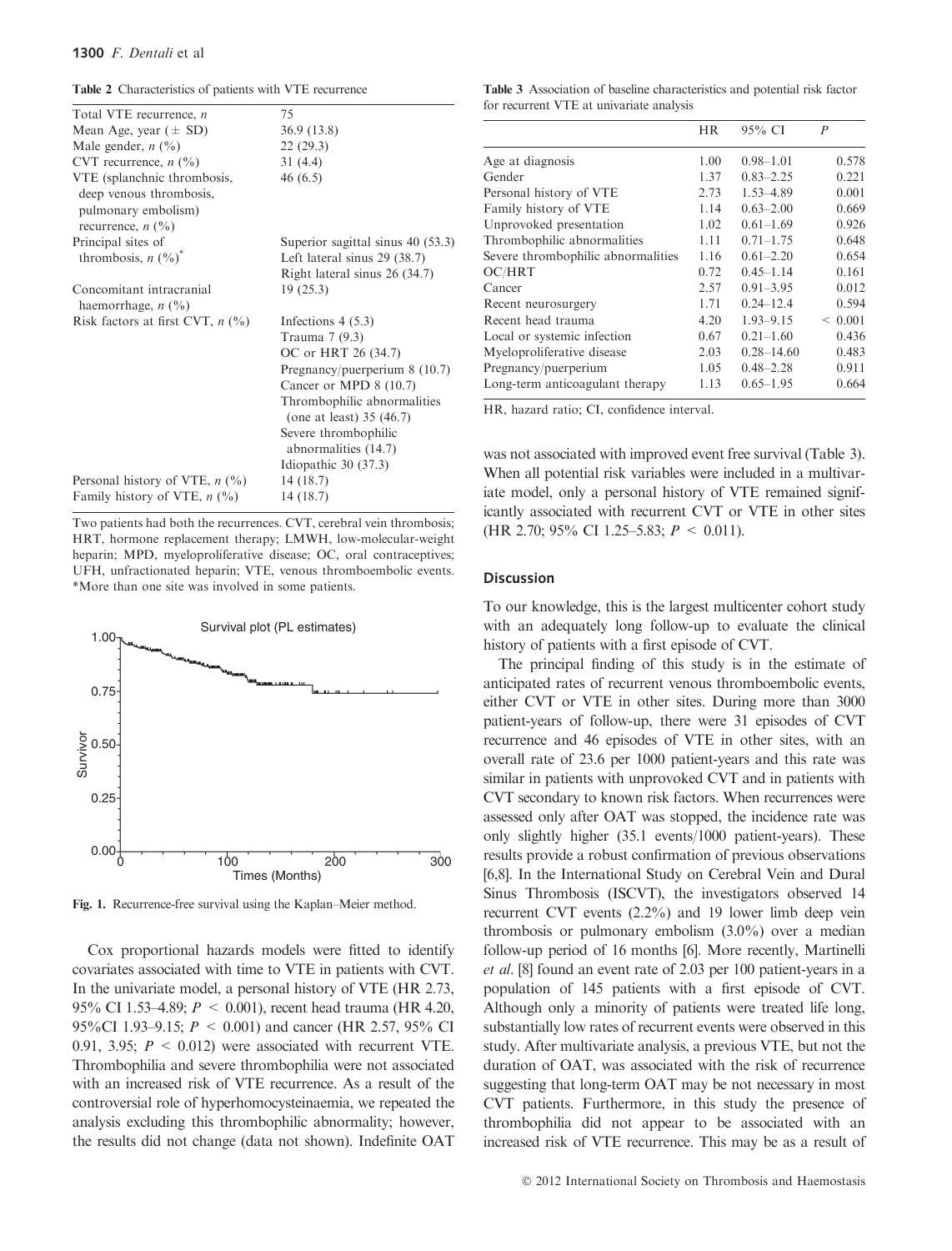a marginal effect of thrombophilic abnormalities on the risk of VTE recurrence, although other potential confounding factors, such as a different duration of anticoagulation in patients with specific thrombophilic abnormalities, could not be excluded. Thus, the role of thrombophila in CVT patients remains to be established. Many recurrent VTE occurred in women in which the first CVT occurred during pregnancy or puerperium or was secondary to OC or HRT use. However, neither female gender nor pregnancy/puerperium or the use of OC/HRT appeared to be an independent risk of VTE recurrence. Two previous studies have evaluated potential risk factors for recurrence in CVT patients [8,14]. In the study by Gosk-Bierska et al. [14], no variable was significantly associated with recurrent venous thrombosis in these patients, whereas in the study conducted by Martinelli et al. [8], risk factors for recurrent venous thrombosis were male gender and, for recurrence of VTE in other sites only, severe thrombophilia. These differences across studies may be because of differences in patient selection and to the smaller sample of the previous studies. For example, in the single center study by Martinelli *et al.* [8], all patients were referred for thrombophilia work-up and for counseling on the secondary prevention of VTE. In our study, participating centers had more heterogeneous roles in the management of CVT patients. Furthermore, taken together, the two studies by Gosk-Bierska and Martinelli enrolled a total of approximately 300 patients and may be underpowered to detect potential risk factors for recurrence.

This study also confirmed that most patients with CVT have a more benign prognosis than previously suspected: only 2.8% of patients had died at the end of the follow-up period and most surviving patients recovered completely or had only mild functional or cognitive deficit. This may be as a consequence of several factors. First, more sensitive diagnostic techniques have undoubtedly led to the detection of smaller thrombi, which probably have better prognosis. Second, older series included a higher proportion of patients with infection-associated CVT; these events are now less and less common as a result of the widespread use of antibiotics. Third, the widespread use of anticoagulant drugs for the acute and the long-term treatment of CVT has certainly contributed to improve the natural history of this disease. During follow-up, most patients had died as a result of underlying conditions such as cancer.

Although a formal comparison was not possible, CVT patients appear to have a lower risk of VTE recurrence in comparison to patients with DVT or PE [15]. This low risk may explain why many established risk factors for VTE recurrence in patients with a DVT or PE are not significant in CVT patients. Furthermore, these patients seem to have a more benign prognosis compared with patients with usual site thrombosis [15]. Differences in the baseline characteristics and in the concomitant diseases among these two populations may explain these results.

The present study has some limitations. First, the design of the study is retrospective. However, to overcome at least some of the limitations that are intrinsic to retrospective studies, we only involved centers where patients are regularly monitored and followed up, and to avoid misleading results we paid meticulous attention in the ascertainment of the reported outcome events and only patients with adequate quality of data or with available sources of documentation to complete missing information were considered eligible for inclusion. Second, a referral bias could not be excluded as we mainly enrolled patients who were started on OAT. Thus, the results of this study on the long-term outcome of the disease may not completely apply to the whole population of patients with CVT, as patients who died during the acute phase of the disease and patients who were deemed ineligible for long-term secondary prevention with anticoagulant drugs may be insufficiently represented. However, based on the results of previous studies [6,7] these patients should represent a small minority of CVT patients. Third, screening for thrombophilia was not systematically performed in all the patients. Thus, although the risk of recurrence in patients with mild thrombophilia did not appear to be increased, the results of this study on the role of thrombophilia should be interpreted with caution. Fourth, we have no reliable data on the recanalization rate in the whole group of CVT patients. Thus, we could not comment on its potential influence on the risk of VTE recurrence. Last and more important, a minority of patients with massive hemorrhages or other severe presentations may not have been included in this study as these patients may not be referred to the Thrombosis Units or Anticoagulation or Neurological Clinics. Thus, our population may have a slightly better prognosis compared with the general population of patients with CVT.

On the other hand, study strengths include the long duration of follow-up, both during anticoagulant treatment and after anticoagulant treatment withdrawal, and the large sample size of this cohort of patients, who had CVT diagnosed with objective methods and who were followed up homogeneously in a high number of centers.

In conclusion, the long-term risk of CVT recurrence and of VTE in other sites appears to be low in patients with a first episode of CVT, regardless of the duration of treatment. This risk appeared to be increased only in patients with previous VTE. The long-term prognosis of CVT in terms of mortality and residual disability is favorable in patients who survive the acute phase of disease.

# Addendum

F. Dentali designed the study, collected, analyzed, performed statistical analysis and interpreted the data and drafted the paper; W. Ageno and D. Poli designed the study, collected analyzed and interpreted the data, drafted and reviewed the paper; U. Scoditti, M.N.D. di Minno, V.D. Stefano, S. Siragusa, M. Kostal, G. Palareti, M.T. Sartori, E. Grandone, M.C. Vedovati collected the data and reviewed the paper.

## Disclosure of Conflict of Interests

The authors state that they have no conflict of interest.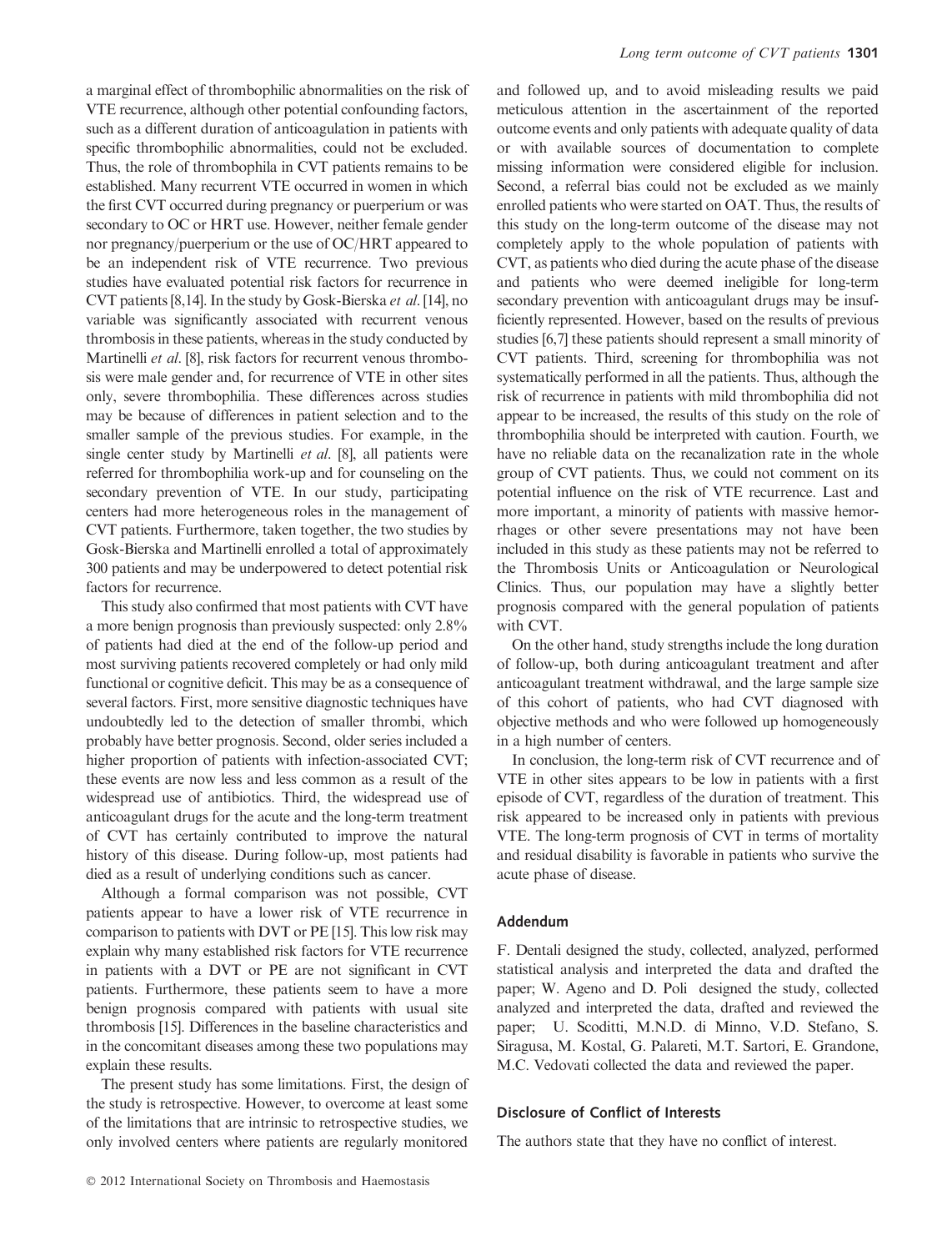## Appendix

Complete list of other authors and participating centers:

Anna Falanga, Teresa Lerede (Bergamo); Marina Bianchi (Como); Sophie Testa (Cremona); Dan Witt, Katie McCool (Denver, Colorado, USA); Eugenio Bucherini (Faenza); Elisa Grifoni (Firenze); Daniela Coalizzo (Foggia); Raffaella Benedetti (La Spezia); Marco Marietta (Modena); Maria Sessa, Clara Guaschino (Milano); Giovanni di Minno, Antonella Tufano (Napoli); Sofia Barbar (Padova); Alessandra Malato (Palermo); Mario Pini, Paola Castellini (Parma); Stefano Barco, Marisa Barone (Pavia); Maurizio Paciaroni, Andrea Alberti, Giancarlo Agnelli (Perugia); Matteo Giorgi Pierfranceschi (Piacenza); Petr Dulicek (Prague, Czech Republic); Mauro Silingardi, Landini Federica, Angelo Ghirarduzzi (Reggio Emilia); Eros Tiraferri (Rimini); Vincenzo di Lazzaro, Elena Rossi, Angela Ciminello (Roma); Samantha Pasca, Giovanni Barillari (Udine); Emanuele Rezoagli, Matteo Galli, Alessandro Squizzato (Varese); Alberto Tosetto (Vicenza)

All these authors collected and assembled the data, drafted the article, critically revised the article for important intellectual content and gave final approval of the article.

Table A1: Number of patients tested and results for each thrombophilic abnormality.

| Thrombophilic abnormality    | Tested, $N$ $(\frac{9}{6})$ | Positive, $N$ $(\%$ ) |
|------------------------------|-----------------------------|-----------------------|
| Total (one at least) $(\% )$ | 627 (88.8)                  | 290 (46.3)            |
| Factor V Leiden, $n$ (%)     | 560 (79.3)                  | 51(9.1)               |
| G20210A prothrombin mutation | 551 (78.0)                  | 105(19.1)             |
| Protein C deficiency         | 552 (78.2)                  | 18(3.3)               |
| Protein S deficiency         | 550 (77.8)                  | 18(3.3)               |
| Antithrombin deficiency      | 564 (79.9)                  | 11(2.0)               |
| Lupus anticoagulant          | 554 (78.5)                  | 28(5.1)               |
| Anticardiolipin antibodies   | 556 (78.8)                  | 18(3.3)               |
| Hyperhomocysteinemia         | 546 (77.3)                  | 69 (12.6)             |
| JAK2 V617F mutation          | 131(25.9)                   | 17(13.0)              |

## References

- 1 Ameri A, Bousser MG. Cerebral venous thrombosis. Neurol Clin 1992;  $10: 87 - 111$ .
- 2 Gates PC. Cerebral venous thrombosis. A retrospective review. Aust N Z J Med 1986; 16: 766-70.
- 3 Dentali F, Ageno W. Natural history of cerebral vein thrombosis. Curr Opin Pulm Med 2007; 13: 372–6.
- 4 Sacco RL, Adams R, Albers G, Alberts MJ, Benavente O, Furie K, Goldstein LB, Gorelick P, Halperin J, Harbaugh R, Johnston SC, Katzan I, Kelly-Hayes M, Kenton EJ, Marks M, Schwamm LH, Tomsick T, American Heart Association/American Stroke Association Council on Stroke; Council on Cardiovascular Radiology Intervention; American Academy of Neurology. Guidelines for prevention of stroke in patients with ischemic stroke or transient ischemic attack: a statement for healthcare professionals from the American Heart Association/American Stroke Association Council on Stroke: cosponsored by the Council on Cardiovascular Radiology and Intervention: the American Academy of Neurology affirms the value of this guideline. Circulation 2006; 113: e409–49.
- 5 Einhäupl K, Stam J, Bousser MG, De Bruijn SF, Ferro JM, Martinelli I, Masuhr F. EFNS guideline on the treatment of cerebral venous and sinus thrombosis in adult patients. Eur J Neurol 2010; 17: 1229–35.
- 6 Ferro JM, Canhão P, Stam J, Bousser MG, Barinagarrementeria F, ISCVT Investigators. Prognosis of cerebral vein and dural sinus thrombosis: results of the International Study on Cerebral Vein and Dural Sinus Thrombosis (ISCVT). Stroke 2004; 35: 664–70.
- 7 Dentali F, Gianni M, Crowther MA, Ageno W. Natural history of cerebral vein thrombosis: a systematic review. Blood 2006; 108: 1129– 34.
- 8 Martinelli I, Bucciarelli P, Passamonti SM, Battaglioli T, Previtali E, Mannucci PM. Long-term evaluation of the risk of recurrence after cerebral sinus-venous thrombosis. Circulation 2010; 121: 2740–6.
- 9 Bamford JM, Sandercock PA, Warlow CP, Slattery J. Interobserver agreement for the assessment of handicap in stroke patients. Stroke 1989; 20: 828.
- 10 Vandenbroucke JP, von Elm E, Altman DG, Gøtzsche PC, Mulrow CD, Pocock SJ, Poole C, Schlesselman JJ, Egger M for the STROBE Initiative. Strengthening the Reporting of Observational Studies in Epidemiology (STROBE): explanation and elaboration. Ann Intern Med 2007; 147: W-163–94.
- 11 Kaplan EL, Meier P. Nonparametric estimation from incomplete observations. J Am Stat Assoc 1958; 53: 457–81.
- 12 Rao SR, Schoenfeld DA. Survival methods. Circulation 2007; 115: 109–13.
- 13 Seligsohn U, Lubetsky A. Genetic susceptibility to venous thrombosis. N Engl J Med 2001; 344: 1222–31.
- 14 Gosk-Bierska I, Wysokinski W, Brown RD Jr, Karnicki K, Grill D, Wiste H, Wysokinska E, McBane RD. 2nd Cerebral venous sinus thrombosis: incidence of venous thrombosis recurrence and survival. Neurology 2006; 67: 814–9.
- 15 Prandoni P, Noventa F, Ghirarduzzi A, Pengo V, Bernardi E, Pesavento R, Iotti M, Tormene D, Simioni P, Pagnan A. The risk of recurrent venous thromboembolism after discontinuing anticoagulation in patients with acute proximal deep vein thrombosis or pulmonary embolism. A prospective cohort study in 1626 patients. Haematologica 2007; 92: 199–205.